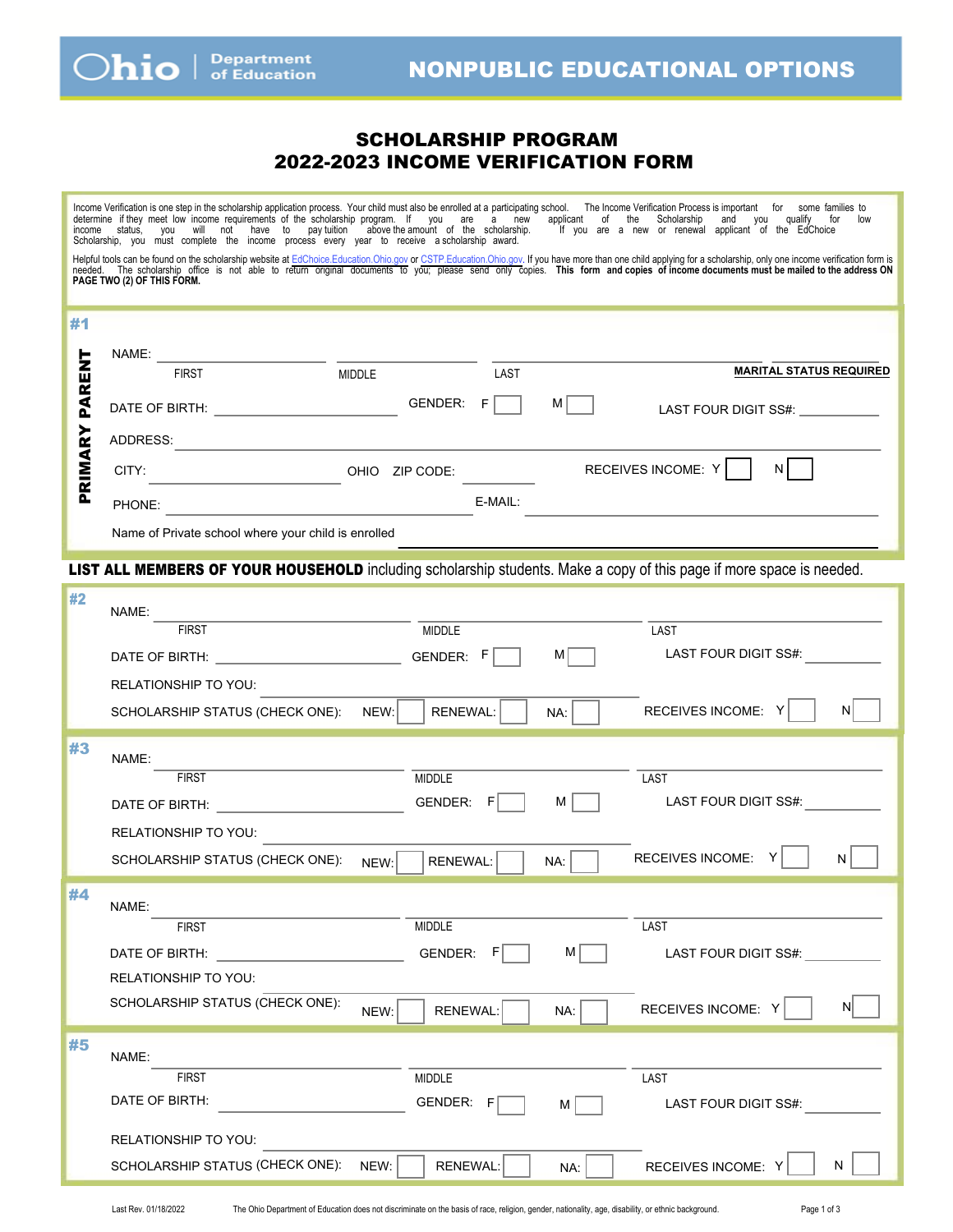<span id="page-1-0"></span>Dhio

## EdChoice & Cleveland Scholarship Program 2022-2023 Income Verification Form <sup>20</sup>22 FEDERAL POVERTY GUIDELINES

Traditional EdChoice and Cleveland Scholarship applicants qualify for low income status if income is at or below 200% of the Federal Poverty Guidelines. *Note that first-time applicants for EdChoice-Expansion are eligible for scholarships if income is at or below 250% of poverty.* However, only scholarship families with a household gross income of 200% or lower qualify for low-income status. This means that the private school cannot charge these families for any tuition that is not covered by the scholarship. Scholarship families with a household gross income of 201% or higher are responsible for paying any tuition difference not covered by the scholarship. This chart will help you determine if you may qualify.

Income status determines priority for awarding scholarships. It also determines if your family will be responsible for paying any tuition that is not covered by the scholarship.

Based on the number of people in your household, you may qualify for low income status if your gross annual income is the amount listed on the chart or less.

Household size is determined by the following: the scholarship student, the birth mother or the legal guardian of the scholarship student, the spouse (also includes birth father of any child in the household), all children under the age of 18 which the legal guardian or spouse also has legal custody.

| Number in<br>Household                | <b>Gross Annual</b><br>Amount (200%) | Gross Annual<br>Amount (250%) |  |  |
|---------------------------------------|--------------------------------------|-------------------------------|--|--|
|                                       | \$27,180                             | \$33,975                      |  |  |
| 2                                     | \$36,620                             | \$45,775                      |  |  |
| 3                                     | \$46,060                             | \$57,575                      |  |  |
|                                       | \$55,500                             | \$69,375                      |  |  |
| 5                                     | \$64,940                             | \$81,175                      |  |  |
| 6                                     | \$74,380                             | \$92,975                      |  |  |
|                                       | \$83,820                             | \$104,775                     |  |  |
| 8                                     | \$93,260                             | \$116,575                     |  |  |
| For each<br>additional person<br>add: | \$9,440                              | \$11,800                      |  |  |

*Source:*[Office of the Asst. Sec. for Planning & Eval/US Dept. of HHS](https://aspe.hhs.gov/poverty-guidelines)*.*

You must provide documentation for all sources of income in your home. The documents must represent their current income. Do not send original documents, as they cannot be returned. Block the first 5 digits of all social security numbers in all documents leaving only the last 4 digits to be seen. See page 3 for acceptable income documents.

List each person that has earned or unearned income. If someone has more than one source of income, use multiple lines.

| <b>First and Last Name</b>                                                                                                         | Name of Employer or<br><b>Income Source</b> | <b>Gross Amount</b><br><b>Before Taxes</b> | <b>How Often</b><br><b>Received</b> |
|------------------------------------------------------------------------------------------------------------------------------------|---------------------------------------------|--------------------------------------------|-------------------------------------|
| Example: John Smith<br>Example: Jane Smith                                                                                         | Employment - Kroger<br>Child Support        | \$1200<br>\$475                            | <b>Bi-Weekly</b><br>Monthly         |
|                                                                                                                                    |                                             |                                            |                                     |
|                                                                                                                                    |                                             |                                            |                                     |
|                                                                                                                                    |                                             |                                            |                                     |
| χ                                                                                                                                  |                                             |                                            |                                     |
| SIGNATURE OF PRIMARY LEGAL GUARDIAN REQUIRED                                                                                       |                                             |                                            | <b>DATE</b>                         |
| Return this form and copies of all income documents to the address below OR use the online parent portal to submit electronically. |                                             |                                            | <b>Eaves and emails</b>             |

Ohio Department of Education, Scholarship Program Office 25 S. Front Street, Mail Stop 309 Columbus, Ohio 43215-4183 axes and em NOT accepted.